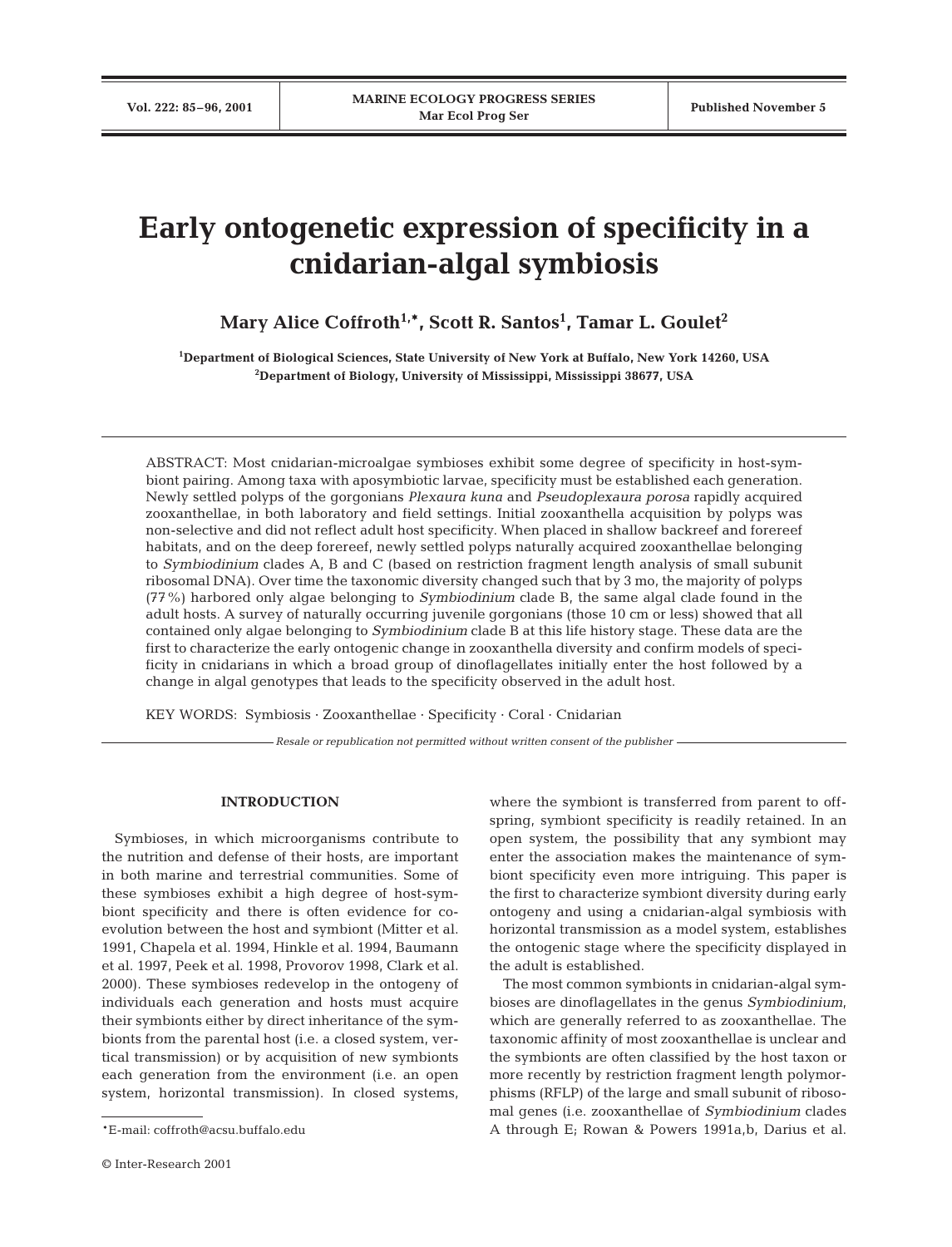1998, Hill & Wilcox 1998, Baker 1999, Carlos et al. 1999, Toller, Rowan & Knowlton pers. comm.). At this level of taxonomic resolution, adult populations generally harbor the same symbiont type throughout the host's depth and geographic distribution (Schoenberg & Trench 1980a, Baker & Rowan 1997, Billinghurst et al. 1997, Baker 1999, Goulet 1999). For example, in the octocoral *Plexaura kuna,* all adults harbor zooxanthellae belonging to *Symbiodinium* clade B, regardless of where the host individual is found (depth or geographically, Goulet 1999). Zooxanthellae belonging to the other clades are present in cnidarians on the same reefs which implies specificity between *P. kuna* and *Symbiodinium* clade B zooxanthellae and implies a selection for clade B zooxanthellae at some point in the development of the symbiosis. The majority of octocoral and scleractinians species examined harbor a single algal clade suggesting specificity at least at the level of clade (Baker & Rowan 1997, Baker et al. 1997, Billinghurst et al. 1997, Goulet & Coffroth 1997a, Baker 1999, Goulet 1999). Several scleractinian species, however, harbor zooxanthellae from multiple clades and the distribution of zooxanthellae within some hosts changes in response to changes in depth and/or light (Rowan & Knowlton 1995, Baker et al. 1997, Rowan et al. 1997, Rowan 1998, Baker 1999). Yet even among these host species, the pairing between host and symbiont is not random (Trench 1997, Rowan 1998).

Further evidence that specific pairing exists among adults and symbionts in many cnidarian species comes from *in vitro* infection studies that demonstrate that not all algal strains can colonize a given host. This suggests discrimination on the part of the host and/or symbiont (Trench 1971, Kinzie 1974, Schoenberg & Trench 1976). In those experiments the native symbiont always performed best in the symbiosis (Kinzie 1974, Kinzie & Chee 1979, Schoenberg & Trench 1980b, Fitt 1985).

Although specificity in adult cnidarians is clear, how and when specificity is established has not been investigated under natural (field) conditions. In systems with horizontal transmission, the symbionts are acquired during early ontogeny either by the larvae or by the newly metamorphosed polyps. Many studies have characterized the initial acquisition of zooxanthellae by aposymbiotic larvae and newly settled polyps and the reacquisition of zooxanthellae by aposymbiotic (bleached) adults (Provasoli et al. 1968, Kinzie 1974, Fitt & Trench 1981, Fitt 1984, Colley & Trench 1985, Schwarz et al. 1999), but none have followed this event in a natural setting over extended periods. Trench (1988, 1997) and Douglas (1998) have suggested that many algal types initially enter the host and over time, less efficient and/or less competitive genotypes are replaced or displaced. However, this model of symbiosis has not been explicitly tested. Furthermore, no study has characterized the zooxanthella taxa that are initially acquired and compared those with the zooxanthellae that persist. To explain the patterns of zooxanthella distribution that we see in adult hosts, an understanding of what occurs under natural field conditions is needed. Do larvae and newly settled polyps take up single or multiple algal genotypes initially? Does selection for the zooxanthellae found in the adult host occur at this early stage? These data will indicate whether the symbiosis is dynamic in its early ontogeny and help to determine what governs the final outcome—environment, selection for efficient genotypes (Douglas 1998) or chance historical event.

In this study, we examine the ontogenetic expression of specificity in cnidarian-algal symbioses using gorgonian corals and their symbionts as a model system. These host species produce aposymbiotic larvae and the symbiosis must be established anew each generation. We followed *in situ* zooxanthella acquisition by aposymbiotic planulae of 2 octocoral species and identified the stage at which a stable symbiosis is established, that is the point at which the newly settled corals harbored the same type of zooxanthellae that the adult host normally harbors. We characterized the algal diversity and number of algal genotypes within newly settled recruits over time, and we also examined the effect of reef site on the types of zooxanthellae that initially colonize the host.

# **MATERIALS AND METHODS**

**Larval acquisition, rearing and maintenance.** The Caribbean gorgonians *Plexaura kuna* and *Pseudoplexaura porosa* were used as sources of aposymbiotic planulae. Both species are gonochoric broadcast spawners that release gametes into the water 4 to 8 d after the summer full moons (*P. kuna*, May through September, Brazeau & Lasker 1989, Lasker et al. 1996; *P. porosa*, June through September, Kapela & Lasker 1999). Branch tips from *P. kuna* and *P. porosa* were placed in aquaria with running seawater several days prior to spawning. On the evenings during spawning, the water flow was stopped, spawned eggs were collected from the surface of the tank and mixed with water taken from aquaria containing male branch tips (i.e. 'sperm water'). Bottles (0.5 or 1.0 l) containing eggs and sperm water were suspended in the sea overnight to provide regular and gentle stirring. Developing embryos were maintained in clean seawater until 3 d old. At this point the swimming larvae settled rapidly onto preconditioned plates (see 'Laboratory infection studies', in this section) and metamorphosed into polyps.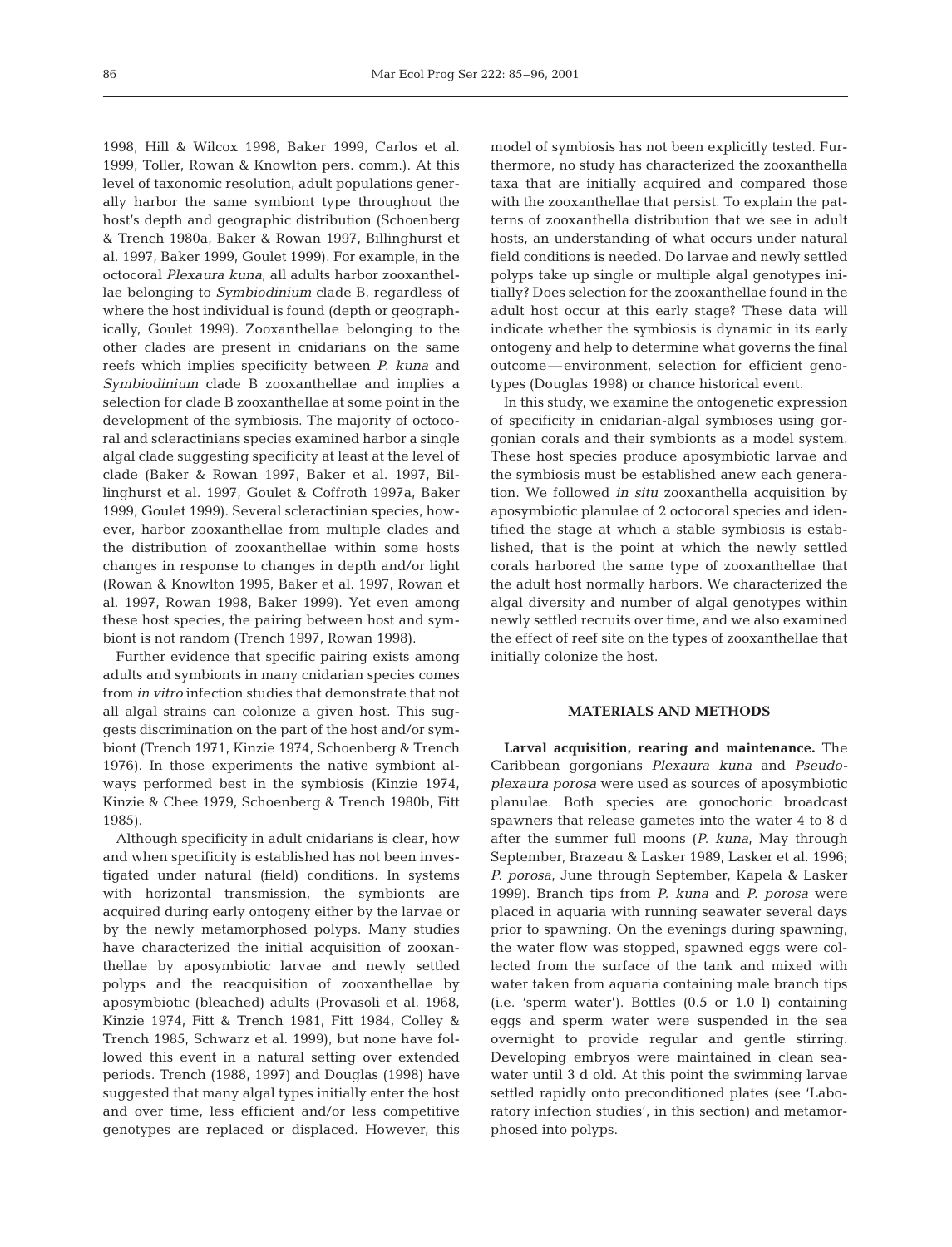**Zooxanthella cultures and cell counts.** Zooxanthella cultures were used to characterize diversity during early stages of infection and provided a controlled source of zooxanthellae for lab infection studies. The majority of cultures used in the experiments were isoclonal lines initially isolated from field infected polyps in June–August 1996. We followed standard protocols to isolate the zooxanthellae (Goulet & Coffroth 1997b) and then used a dilution of the cultures to inoculate vials containing f/2 media (Guillard 1975) to an estimated final concentration of one cell/vial (Steen 1987). Zooxanthellae were grown in f/2 media in preconditioned artificial seawater and maintained under a 14:10 h light:dark cycle (80  $\mu$ mol m<sup>-2</sup> s<sup>-1</sup>) at 28°C. Zooxanthellae were broadly classified as *Symbiodinium* clades A, B, C or unknown, based on restriction fragment length polymorphism (RFLP) analysis of ssRNA genes (Rowan & Powers 1991b). The isoclonal lines were also used to estimate the minimum number of algal genotypes that initially establish a symbiosis with *Plexaura kuna* and *Pseudoplexaura porosa*.

**Laboratory infection studies.** Zooxanthella infection rates were assessed through laboratory experiments at the Smithsonian Tropical Research Institute's (STRI) field station in the San Blas Islands, Panama. One hundred 3 d old planulae were placed in 1 l plastic containers ( $n = 35$ ) with an 8 cm diameter plexiglass settlement plate and 500 ml seawater. The plates were conditioned by placing them in the field for 6 mo to 3 yr to allow a coating of crustose coralline algae which induces settlement of gorgonian larvae (Lasker & Kim 1996). When the majority of the planulae had settled onto the plates (2 d) and metamorphosed into the single polyp stage (5 d),  $500$  cells ml<sup>-1</sup> of cultured zooxanthellae were added to each container, in order to assess zooxanthella infection rates under non-limiting concentrations. Algal cultures used had been maintained for 1 to 2 yr and were derived from zooxanthellae isolated from newly-settled field infected polyps. The containers, with polyps, were maintained either under fluorescent lights or in indirect sunlight. Containers were rotated on a routine basis so each container received both fluorescent lighting and indirect sunlight. Every 2 d the water was changed, the location and infection status of each polyp was noted, and a new dose  $(500 \text{ cells } ml^{-1})$  of algae was added. Four containers were maintained without the addition of zooxanthellae as controls for uptake of zooxanthellae from the water or encrusting biota on the plates. Establishment of the symbiosis was defined as the point at which the polyps became visibly infected, as evidenced by a pale greenish-brown color. To verify infection prior to the 'visibly' infected state, individual polyps were macerated in 200 µl of f/2 media and zooxanthellae

enumerated in 4 replicate samples using a hemocytometer.

In an attempt to ascertain the minimum zooxanthella concentration and exposure time required for successful infection, 2 experiments were conducted. In the summer of 1997, 100 three d old planulae were placed into each of 12 containers with preconditioned plates and 500 ml of seawater. When the planulae were 5 d old, the majority had settled and metamorphosed into single polyps  $(91-171)$  polyps treatment<sup>-1</sup>) and algae  $(500 \text{ cells m}^{-1})$  was added to replicate containers for 2, 4, 6, 9 or 12 d over a period of 2 wk. The water in each container was changed every 2 to 3 d prior to addition of algae, so that the polyps were exposed to 500 cells  $ml^{-1}$  for as little as 2 d (i.e. 1 inoculation) or as long as 15 d (5 inoculations). Survival and infection status (as number visibly infected) were monitored every 2 d. Every 2 to 3 d, 1 polyp from each treatment was macerated in 200 µl of f/2 media and zooxanthellae enumerated. Four containers were maintained without the addition of zooxanthellae as controls for uptake of zooxanthellae from the water or encrusting biota on the plates. Experiments were terminated after 23 d.

Results of the first experiment (see below) indicated that uptake occurred rapidly and that polyps could be infected by a low level of zooxanthellae present on the control plates or in the water. A second experiment was conducted during the summer of 1998 to control for the presence of zooxanthellae on the preconditioned plates, and to decrease the concentration and length of time polyps were exposed to zooxanthellae. This experiment was conducted at the STRI's field station in Bocas del Toro, Panama. *Plexaura kuna* planulae were reared as before and induced to settle in sterile 24 well microtiter plates in the presence of the phorbol ester, 12-tetra-decanoyl-phorbol-13-acetate (TPA, Henning et al. 1996). Single 3 d old planulae were rinsed 4 times in 0.2 µm filtered seawater (FSW) and placed in wells of microtiter plates in 2.5 ml of 0.2  $\mu$ m FSW (1 planula well<sup>-1</sup>). TPA was added to a final concentration of  $8.1 \times 10^{-8}$  M following the protocols of Henning et al. (1996). After 1 d of exposure to TPA, 75 to 100% of the polyps in each treatment had attached to the microtiter plates and 21 to 51% (mean, 39%) had metamorphosed. The water in each well was then replaced with 2.5 ml of 0.2 µm FSW and the polyps exposed to 250 cells (i.e. 100 cells  $ml^{-1}$ ) for 1, 4, 8, 12, 24, 48 h, or continuously (504 h) using a culture containing an equal mixture of zooxanthellae from *Symbiodinium* clades A and B (4 clade B isoclonal lines and 4 clade A isoclonal lines) with 24 polyps treatment<sup>-1</sup>. After exposure to the algae for the given amount of time, the polyp and well were washed 4 times with 0.2 µm FSW to remove any remaining zooxanthellae. Controls without the addition of zooxanthel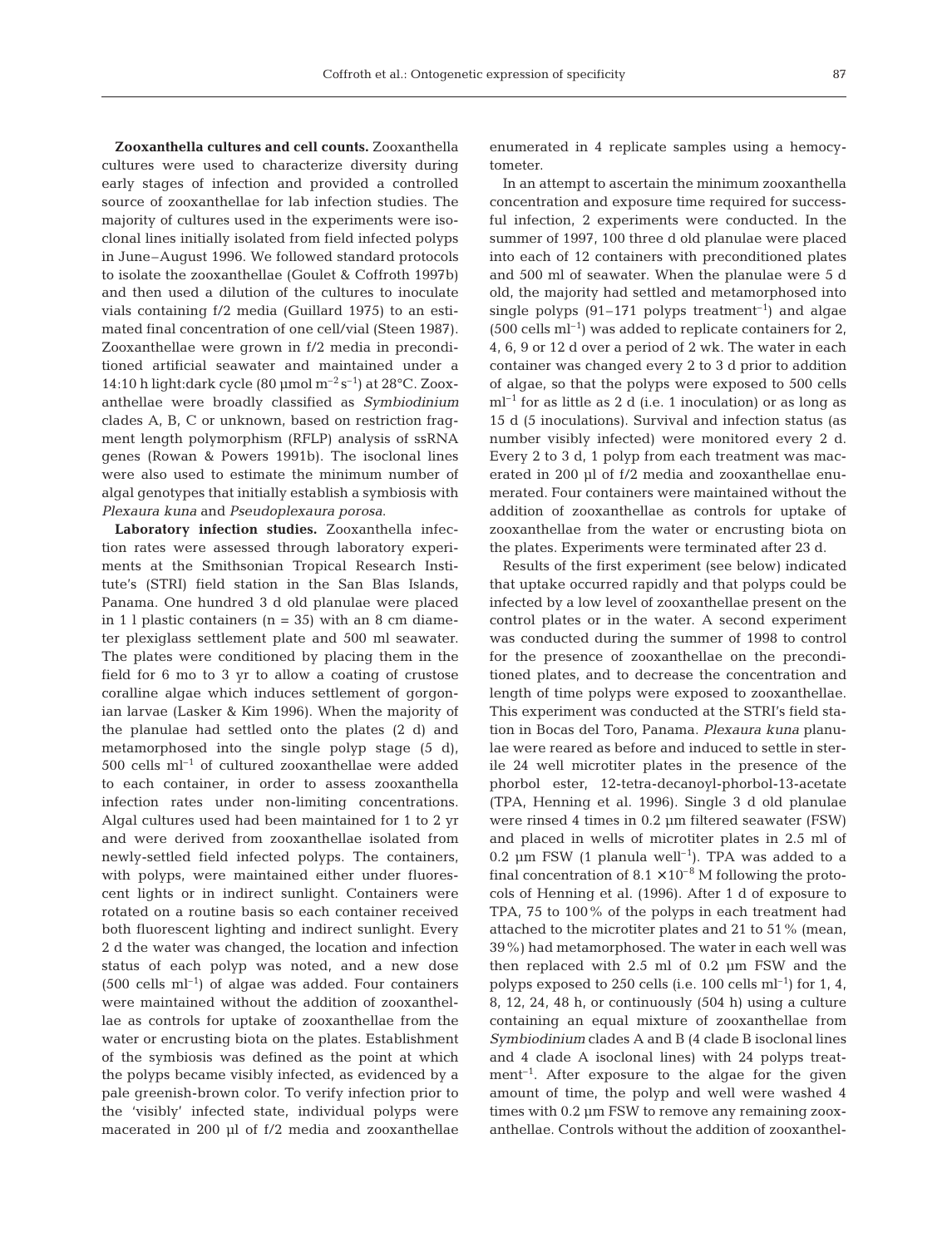lae  $(n = 24)$  and controls for the exposure to methanol (the carrier used to dissolve TPA,  $n = 24$ ) were also run. Water was replaced and the polyps scored for number visibly infected every 2 d.

**Field infections.** To monitor *in situ* infection, 300 × 3 day old planulae, along with plexiglass plates encrusted with coralline algae, were placed within 2 l mesh-covered jugs (250 µm Nitex mesh) and then suspended on the reef, 1 to 2 m above the substrate at 3 sites in the San Blas Islands, Panama (13 to 14 jugs  $site^{-1}$ ). This allowed planulae to settle on the settlement plates *in situ*. After 3 to 5 d, the settlement plates, with metamorphosed polyps attached, were removed from the jugs and suspended vertically 0.5 m off of the substrate to prevent burial by sediment and grazing by benthic predators. Plates were placed in 3 reef environments, a shallow back reef site (BRS, 4 m, number of polyps =  $360$ , a shallow fore reef site (FRS, 6 m, number of polyps = 512) and a deep fore reef site (FRD, 17 m, number of polyps = 358). Plates were monitored approximately every 2 d for polyp survival and infection state (scored as the number visibly infected) for 2 mo. A subset of polyps was removed from the plates over the 2 mo period to monitor the inter- and intracladal variation among algae that entered the symbiosis. Polyps were preserved in 95% ethanol for molecular analysis ( $n = 97$ ), macerated for cell counts ( $n = 44$ ) or the zooxanthellae were isolated and put into culture  $(n = 68)$ . At the end of the 2 mo period  $(60 d)$ , the majority of the remaining polyps were removed. Some polyps, however, were left in the field and sampled at 3 mo (90 d) and again at 7 mo. To test for differences in infection rate between the field sites and between the field and the laboratory experiments, we compared the number of polyps visibly infected and not infected at each site and in the lab after polyps had been exposed to zooxanthellae for 19, 27, 37 and 46 d (randomly chosen days) using a chi-squared test of independence. A site with more visibly infected polyps than expected would imply that at this site polyps were being infected sooner or at a higher rate. At each site the number of polyps monitored for infection ranged from 122 to 390, 57 to 279, 24 to 148, and 17 to 102 at 19, 27, 37 and 46 d respectively. During this same period there were 220, 119, 74 and 24 polyps, respectively, monitored in the lab experiments.

To assess the effects of exposure time using naturally available zooxanthellae, 3 day old planulae (with settlement plates available as substrate) were suspended over the reef in the mesh-covered jugs for 3 and 7 d at the BRS and FRS sites, respectively. After 3 and 7 d, the settlement plates, with metamorphosed polyps, were transferred to the laboratory and maintained in 1 l containers. The water in each container was changed every 2 d and survival and infection status were monitored.

We also sampled naturally occurring juvenile gorgonians (less than 10 cm) to compare the zooxanthella types harbored at this life history stage with that found in newly infected polyps and adult gorgonians. Small gorgonians (a total of 10 species) were collected from 4 reefs in the San Blas Island, Panama (species included *Briareum asbestinum*, n = 1; *Eunicea* sp., n = 1; *Muricea* sp., n = 15; *Plexaura flexuosa,* n = 1; *Pseudoplexaura kuna,* n = 2; *Pseudoplexaura* sp., n = 6; *Pseudopterogorgia acerosa,* n = 6; *Pseudopterogorgia americana,* n = 1), 3 reefs near Bocas del Toro, Panama (*P.*  $flexuosa$ ,  $n = 1$ ; *P. americana*,  $n = 3$ , 1 reef near San Salvador, Bahama (*Pseudopterogorgia elisabethae,* n = 10), and 1 reef in the middle Florida Keys (*Eunicea* sp., n = 9; *Gorgonia* sp., n = 11; *Muricea* sp., n = 2; *P. flexuosa*, n = 1; *Pseudoplexaura* sp., n = 1; *P. acerosa,* n = 1; *P. americana,* n = 58). These reefs represent a range of reef types (back reef, forereef, patch reef) and environments (undisturbed, minimal anthropogenic influence to relatively heavily impacted coastal reefs.) We recorded height to the nearest 0.1 cm and collected a branch tip (up to 5 cm, depending on the size of the colony). A small portion of each sample (0.5 to 1.0 cm) was preserved in 95% ethanol for molecular analysis and the rest was air-dried for species identification.

**Molecular analysis.** Algal DNA was extracted from a small portion of adult colonies (0.5 cm) or entire newlysettled polyps following the protocols of Coffroth et al. (1992) and Goulet & Coffroth (1997b). We used restriction fragment length polymorphism analysis (RFLP) of the small subunit of the ribosomal nuclear genes (ssrDNA) to distinguish among the zooxanthellae that initially infected polyps *in situ*. This region of the genome contains a range of domains evolving at different rates, which are extremely useful in characterizing phylogenetic relationships and have been used to characterize populations of zooxanthellae (Rowan 1991, Rowan & Powers 1991a,b, 1992, Sadler et al. 1992, McNally et al. 1994, Zardoya et al. 1995, Carlos et al. 1999). RFLP analyses of zooxanthella ssrDNA followed the protocols of Rowan & Powers (1991b) and Goulet (1999). Briefly, zooxanthella ssrDNA was amplified by PCR using the universal primer ss5 and the dinoflagellate-biased primer ss3z of Rowan & Powers (1991b). We followed the reaction conditions outlined in Rowan & Powers (1991b), using 5 to 10 ng of DNA. PCR products (10 µl volumes) were digested with the restriction enzymes *Taq*I and *Dpn*II. The resultant fragments were separated on 2% TBE agarose gels to generate RFLP patterns. Zooxanthellae were classified as belonging to *Symbiodinium* clades A, B, or C based on comparison of the resultant RFLP patterns with RFLP patterns of cloned standards (Rowan & Powers 1991b).

To examine algal identity at a finer scale than that of RFLP delineated clades, genotypes of a total of 40 zoo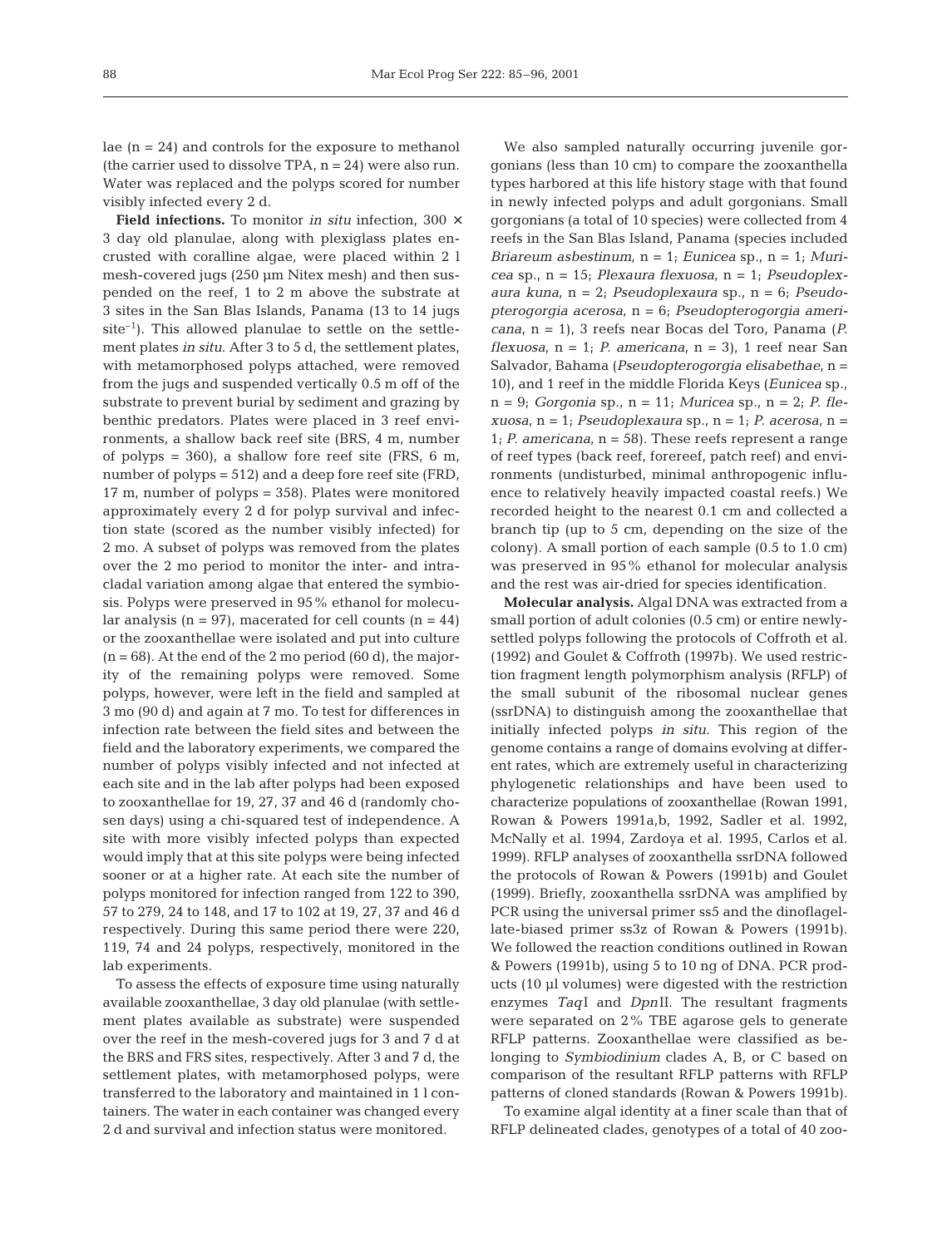xanthella clonal isolates, established from 10 *Plexaura kuna* polyps and 3 *Pseudoplexaura porosa* polyps (2 to 8 isolates  $polyp^{-1}$  were compared using DNA fingerprints. Comparisons of these DNA profiles allowed us to examine within clade variation and the minimum number of algal genotypes that initially established a symbiosis with *P. kuna* and *P. porosa* polyps. Using the above techniques, algal DNA was extracted from each clonal isolate and used to generate DNA fingerprints following the protocols of Coffroth et. al (1992) and Goulet & Coffroth (1997b). Briefly, the high molecular weight DNA was digested with the restriction enzyme *Hae*III and the fragments separated on a 0.7% TBE agarose gel, running at 36V for 36 h. The DNA was transferred to a nylon membrane (Magna, MSI) and hybridized to the minisatellite probe, M13 using a nonradioactive, chemiluminescence hybridization procedure (Boehringer Manheim DIG non-radioactive nucleic acid labeling and detection system). The unbound probe was washed from the membranes and bound probe visualized using LumiPhos 480 (Life Codes Corporation). All zooxanthella clones isolated from a single polyp were run side by side on a single gel and the banding patterns were compared. Those zooxanthella clones that had identical DNA fingerprinting profiles (i.e. shared all bands) were scored as the same genotype, while those DNA profiles of isoclonal lines that differed by at least 1 fragment band were classified as a different zooxanthella genotype.

## **RESULTS**

#### **Larval behavior**

In all experiments the majority of the larvae settled after 5 d. As noted in other species, zooxanthellae were not required for polyp settlement and metamorphosis (Kinzie 1974, Benayahu et al. 1989, Lasker & Kim 1996, Schwarz et al. 1999). After 19 to 28 d, sclerites were visible in many of the polyps and some of the polyps had begun to bud. Polyps exposed to zooxanthellae rapidly became infected (10 to 14 d, see next section). Polyps that were not visibly infected also survived and developed in a similar manner to the visibly infected polyps (sclerites visible after 19 d).

#### **Laboratory infection studies**

Zooxanthellae rapidly colonized polyps in laboratory infection studies (Fig. 1). Although polyps were not visibly infected (i.e. attained a pale greenish-brown color) until 10 to 14 d, cell counts indicated that the symbiosis was established much earlier (Fig. 1). After 7 d, at



Fig. 1.  $\Theta$  Number of zooxanthellae present in individual polyps under non-limiting concentrations  $(500 \text{ cells } \text{ml}^{-1})$  in the lab,  $n = 123$ ; (o) exposed to naturally occurring zooxanthellae in the field for 3 to 7 d, n = 28; ( $\diamond$ ) with continuous exposure to zooxanthellae in the field,  $n = 16$ ; ( $\times$ ) in 'no zooxanthellae added' controls,  $n = 2$ . Each point represents the number of zooxanthellae in a single newly settled polyp

the time of the first cell counts, an average of 813 cells per polyp  $\pm 1522$  (mean  $\pm$  SD, n = 9, range, 80 to 4800 cells) were present. At the time the polyps were visibly infected (at about 14 d), polyps harbored between 2200 and 8000 cells (mean  $\pm$  SD, 6459  $\pm$  1806, n = 9) and after 21 d, zooxanthella numbers within some of the polyps had reached  $1.11 \pm 10^4$  cells polyp<sup>-1</sup> (mean  $\pm$  SD,  $9400 \pm 3966$ , n = 17). Polyps in 3 of the 4 control treatments, where no zooxanthellae were added, eventually acquired zooxanthellae after 17 to 31 d. At 30 d, visibly infected polyps in the control treatment harbored about half as many cells as the polyps that had been exposed to zooxanthellae in the lab over the same time period.

Additional experiments demonstrated that constant exposure to zooxanthellae is not necessary for successful establishment of the symbiosis. In the first infection time course experiment, metamorphosed polyps were exposed to zooxanthellae (500 cells  $ml^{-1}$ ) for as little as 2 d. After 7 d, randomly selected polyps from all of the treatments harbored zooxanthellae, regardless of time exposed to zooxanthellae. After 16 d, at least some of the polyps in each treatment were visibly infected (32 to 89%,  $n = 20$  to 85) and eventually the majority of polyps in all treatments were visibly infected (Fig. 2). Microscopic examination and cell counts indicated that all of the polyps sampled during the study contained zooxanthellae  $(n = 91)$ . How rapidly a polyp appeared visibly infected, however, varied with time of exposure to zooxanthellae. The time polyps were exposed to zooxanthellae (i.e. the number of days zooxanthellae were added) was positively related to the proportion of polyps that were visibly infected (stepwise multilinear regression of arcsine transformed proportion infected polyps against days since first exposure and number of days exposed to zooxanthellae,  $F = 7.41$ , df = 2, 17;  $p = 0.005$ ,  $r^2 = 0.466$ , SPSS ver. 10.0). Thus, those treat-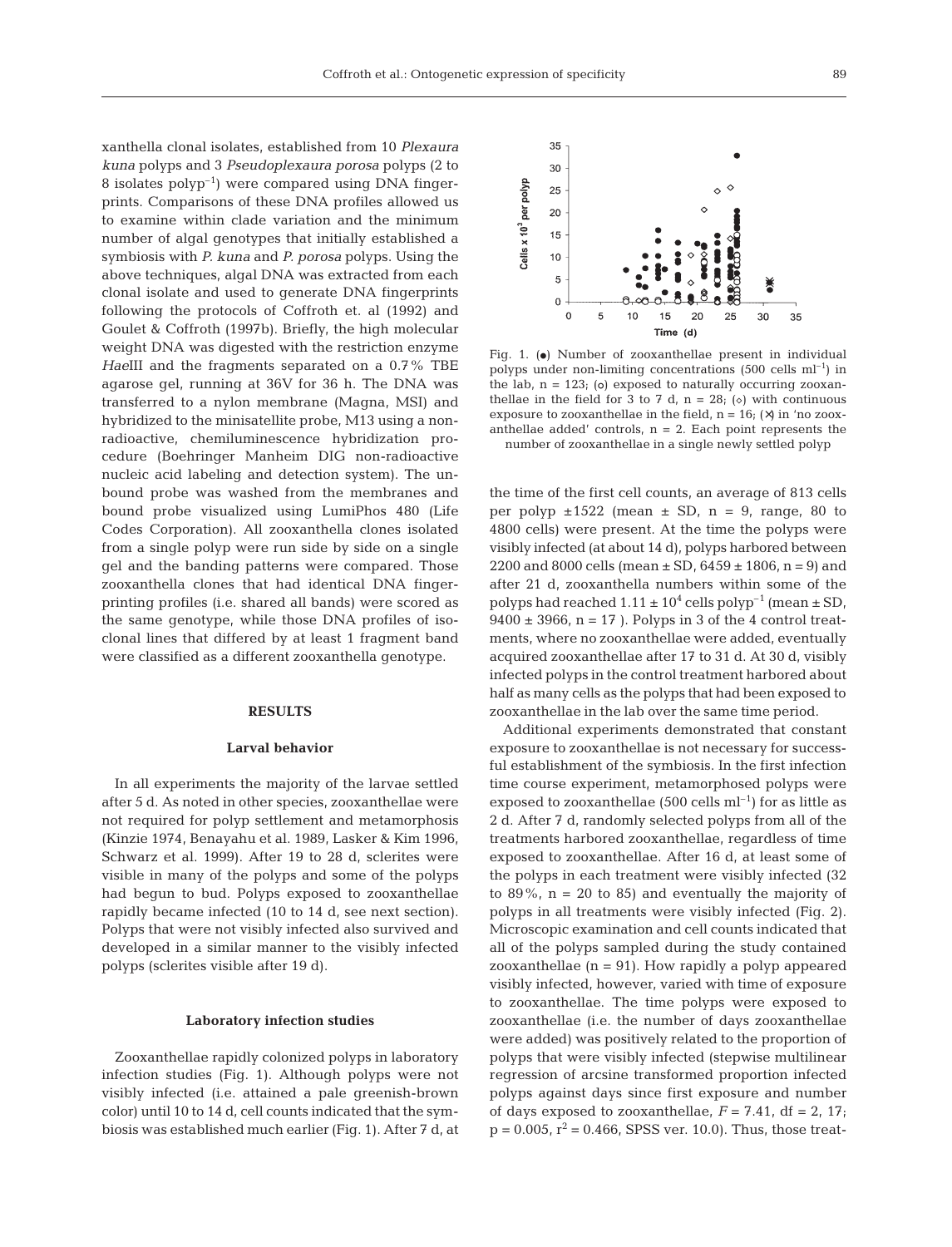

Fig. 2. The time until polyps appeared infected when exposed to zooxanthellae at a concentration of 500 cell  $ml^{-1}$  for 2 ( $\circ$ ), 4 (A), 6 ( $\bullet$ ), 9 ( $\Box$ ), or 12 ( $\Delta$ ) d. The lower line (\*) shows the time course of infection of polyps maintained in the field

ments with more inoculations became visibly infected sooner (Fig. 2).

The final infection time course experiment, using TPA to induce larval settlement and metamorphosis, also demonstrated that constant exposure to zooxanthellae is not necessary for successful establishment of the symbiosis. Visible infection was first observed at 21 d. The number of polyps surviving to 21 d (out of 24 initially) ranged from 6 to 21 in the 8 different treatments. Of these polyps, 9 to 56% were visibly infected at 21 d regardless of the time exposed to zooxanthellae (1 to 48 h or continuously, Fig. 3). There was no apparent relationship between the time a polyp was exposed to zooxanthellae in the experiment and the number of polyps that were infected after 21 d  $(r^2 = 0.041, p =$ 0.431). Larvae settled rapidly in the presence of TPA, but polyps were rarely expanded and often misshapen. A similar developmental pattern was seen in polyps maintained in the microtiter plates, but not exposed to TPA. Finally, polyps incubated under the same conditions, but not exposed to zooxanthellae, remained aposymbiotic.



Fig. 3. Percentage of polyps that appeared visibly infected after 21 d. Polyps were induced to settled in microtiter plates using TPA and exposed to 100 cells  $ml^{-1}$  for varying lengths of time (1–504 h)

#### **Field infection studies**

In the field, where zooxanthella densities are probably lower than in the lab setting, polyps acquired zooxanthellae and became visibly infected within 17 d (Fig. 4). Polyps left in the field for 3 to 7 d and then transferred to the lab were visibly infected by 17 to 21 d (28 out of 71 polyps, 'field'; Fig. 2 ). Again, although not visibly infected, polyps sampled 7 d after exposure to zooxanthellae in the field, contained zooxanthellae (Fig. 1). Field polyps contained fewer zooxanthellae than polyps that were exposed to zooxanthellae in the laboratory experiment over the same time period (Fig. 1). The time required for field polyps to become visibly infected was comparable to those laboratory experiments in which lower concentrations of zooxanthellae were used. In general, during the establishment of the symbiosis, polyps exposed to zooxanthellae in the lab contained more zooxanthellae than polyps exposed to zooxanthellae in the field (significant difference between lab and field counts, ANOVA with days as covariant,  $F = 7.158$ , df = 1, 162;  $p = 0.008$ ; SPSS ver. 10.0; Fig. 1). This difference in algal density is also reflected in the time required for polyps to become visibly infected. At Day 19 there were no significant differences between sites ( $\chi^2$  test of independence,  $p > 0.05$ . However, there were significant differences between sites on the subsequent 3 d tested and between the polyps maintained in field and in the lab on all days tested ( $\chi^2$  test of independence, all cases p < 0.001, with Bonferoni adjustment for multiple comparisons).

PCR amplification of ssrDNA routinely produced an approximately 1.6 kb product and subsequent restriction digestion of the PCR product generated fragment patterns that corresponded to the restriction patterns of the *Symbiodinium* clade A, B or C standards (a representative gel is available upon request from the author). Zooxanthella types found within newly settled polyps differ from those found in juvenile and adult gorgonians. Polyps were sampled periodically over 90 d. Newly-settled polyps harboring exclusively zooxanthellae in *Symbiodinium* clade A were only found at the shallow sites during the first 30 d (BRS, 8 polyps out of 19 sampled; FRS, 2 polyps out of 19 sampled; Fig. 5). The majority of the polyps sampled  $(n = 17)$  between 39 and 90 d at the sites harbored only *Symbiodinium* clade B zooxanthellae. After 39 d, the only observations of clade A zooxanthellae were in polyps  $(n = 3)$ that also harbored *Symbiodinium* clade B zooxanthellae. Zooxanthellae in *Symbiodinium* clade C were not found in any *Plexaura kuna* polyps. The presence of *Symbiodinium* clade A in polyps is in stark contrast to juvenile and adult colonies which contained only *Symbiodinium* clade B zooxanthellae. Juvenile gorgonians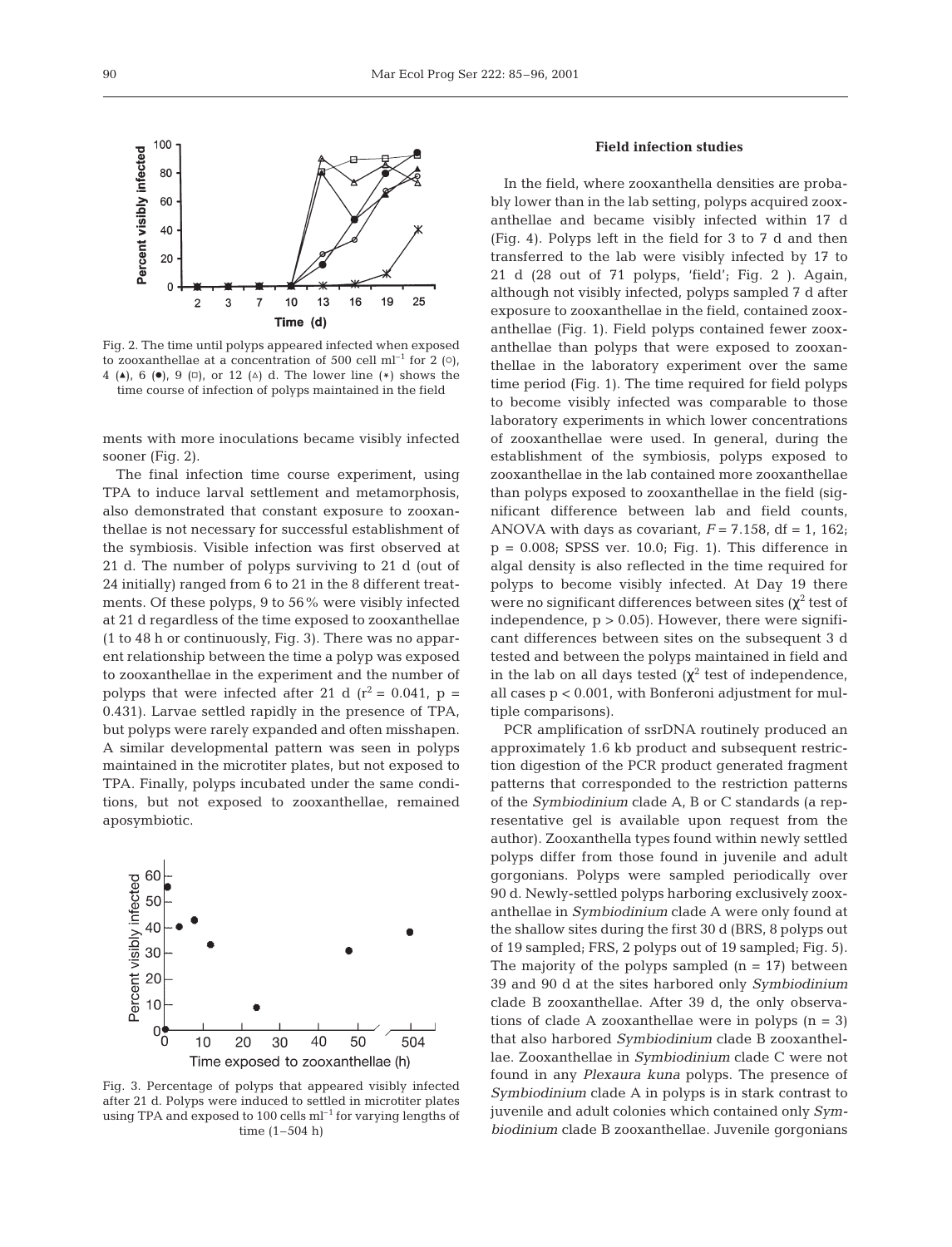of 9 species, ranging in size from 0.5 to 10.8 cm  $(3.3 \pm 1)$ 1.5, mean  $\pm$  SD) all harbored only zooxanthellae belonging to *Symbiodinium* clade B (n = 131). This is in agreement with a previous study where adult *P. kuna* (n = 70) and adult *Pseudoplexaura porosa* (n = 8 ) all harbored clade B and only clade B zooxanthellae (Goulet 1999).

Establishment of the symbiosis among *Pseudoplexaura porosa* polyps followed a similar pattern to that observed among *Plexaura kuna*. The majority of *P. porosa* polyps sampled at 25 d, harbored zooxanthellae belonging to *Symbiodinium* clades A, B or a mixture of A and B (10 out of 11, 2 with clade A alone). Zooxanthellae belonging to *Symbiodinium* clade C were found in a single *P. porosa* polyp that was sampled after 25 d in the field. After 59 d, *P. porosa* polyps harbored only zooxanthellae in clade B  $(n = 13)$  or clades A and B together  $(n = 6)$ . After 7 mo, 3 small gorgonians (0.5 to 1.5 cm, 1 *P. kuna* and 2 *P. porosa*) were recovered from the plates and all harbored only zooxanthellae belonging to *Symbiodinium* clade B. In both species, polyps containing a combination of zooxanthellae clades (A, B, or A and B*)* were found on a single settlement plate, indicating that zooxanthellae belonging to these clades were present at each site. The lack of polyps harboring solely clade A zooxanthellae after about 40 d is significantly different from random expectations  $(\chi^2$  test of independence comparing polyps with clade A alone and those with B or  $B + A$  at the different sampling times,  $df = 1$ ,  $p < 0.05$ ).

In summary, of the 97 polyps sampled (67 *Plexaura kuna* and 30 *Pseudoplexaura porosa*), 34 contained zooxanthellae belonging to clade A (clade A alone and in combination with clade B, *P. kuna*, n = 22, *P. porosa*, n = 12). No adult host harbored clade A zooxanthellae (Goulet 1999) indicating that the presence of clade A in the newly settled polyps was not a sample artifact and that a change in the distribution of zooxanthellae clades occurs over the ontogeny of the host colony  $(\chi^2)$  test of independence comparing zooxanthellae clades within *P. kuna* polyps over time and within adult hosts, df = 2,  $p < 0.05$ ; Fig. 5).

Multiple zooxanthellae initially entered the symbiosis. This was observed at several levels of resolution. Firstly, using a division rate of 0.4  $d^{-1}$  (specific growth rate during exponential growth reported by Berner et al. 1993), at least 11 cells were initially needed to enter a polyp to produce the average 800 plus cells observed after 7 d. Secondly, as noted above, some *Plexaura kuna* and some *Pseudoplexaura porosa* polyps simultaneously harbored zooxanthellae from clades A and B at all 3 San Blas sites, a result that could only occur from multiple infections (Fig. 5).

Finding zooxanthellae from *Symbiodinium* clades A and B established in a single polyp confirmed that

 $\Omega$ 20 40 60 Time (d)

Fig. 4. Time until polyp appeared visibly infected in polyps exposed to zooxanthellae in a lab setting (500 cells ml<sup>-1</sup>,  $\bullet$ ) and in the field at 3 sites in the San Blas Islands, Panama, fore reef deep (FRD,  $\Box$ ), fore reef shallow (FRS,  $\blacktriangle$ ) and back reef shallow (BRS, ×). Sample sizes given in 'Materials and methods'

polyps experience multiple infection events. However, when polyps harbor zooxanthellae belonging to a single clade, a finer level of resolution is needed to detect within clade variation. Among polyps containing only a single clade of zooxanthellae, DNA fingerprint analysis of zooxanthella isoclonal lines  $(n = 40)$  provided additional evidence of multiple infections and a second estimate of the minimum number of algal genotypes that initially enter the symbiosis. A comparison of DNA profiles from 40 zooxanthella clonal lines from 13 polyps harboring either *Symbiodinium* clade A or clade B zooxanthellae (10 *Plexaura kuna* polyps and 3 *Pseudoplexaura porosa* polyps) identified 1 to 2 genotypes  $polyp^{-1}$  (15 unique genotypes, Table 1). Because each polyp only contained a single zooxanthella clade,



Fig. 5. A summary of the distribution of zooxanthella clades over time among newly settled *Plexaura kuna* and *Pseudoplexura porosa* polyps at 3 sites in the San Blas Islands, Panama and in 70 adult *P. kuna* collected throughout the Caribbean. The figure shows the proportion of polyps harboring a given zooxanthella clade, clade A: open bar, clade B: solid bar, clades  $A + B$ : narrow striped bar and clade C: wide striped bar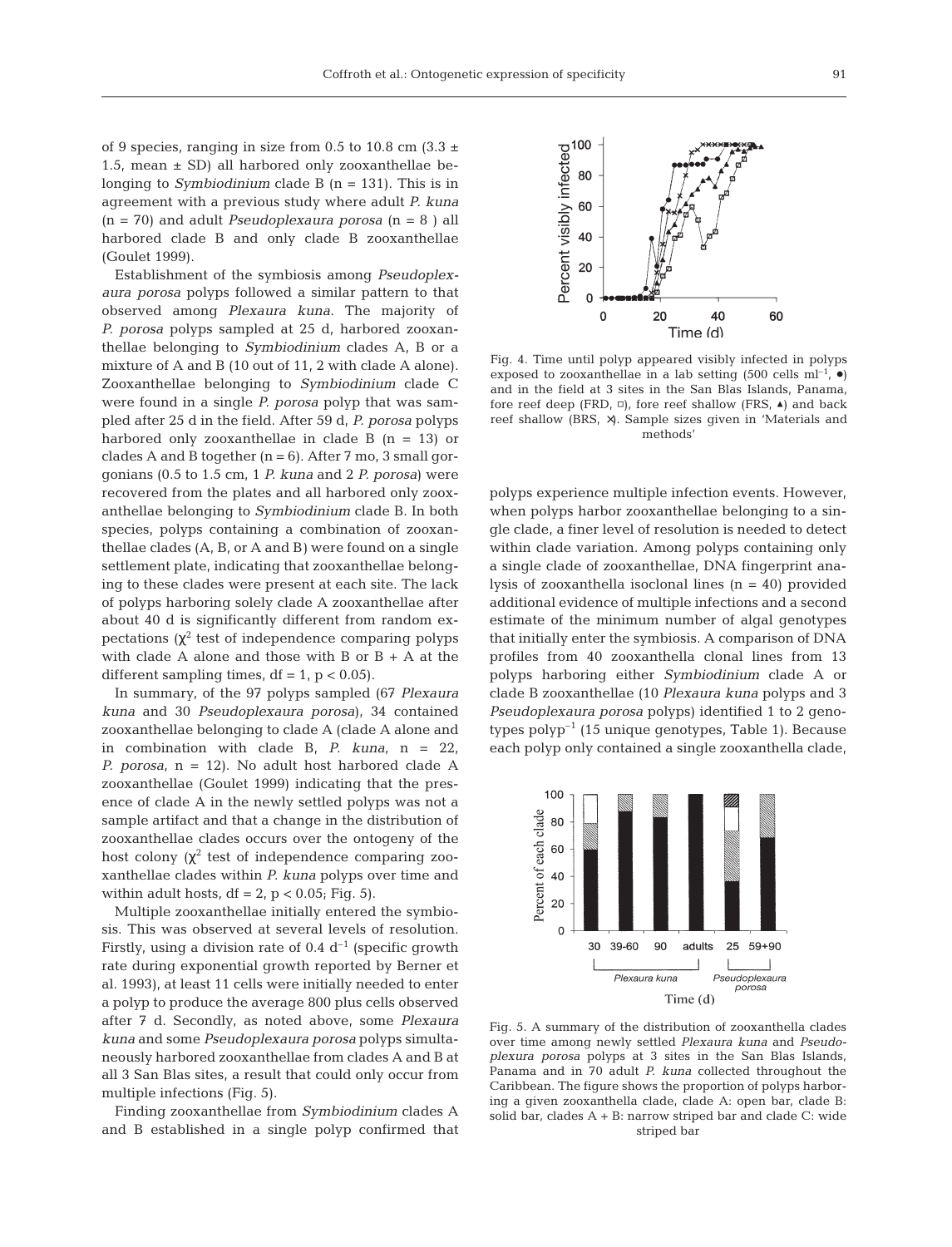Table 1. Results from DNA fingerprint profiles of zooxanthella isoclonal lines isolated from single polyps of *Plexaura kuna* and *Pseudoplexaura porosa* showing that individual polyps harbor different (and often multiple) genotypes. Isoclonal lines were classified by plate number, polyp number and isolate number. The genotype designation denotes a unique DNA profile, followed by the clade identification. Zooxanthella clones with the same genotype designation indicate clones that had identical DNA fingerprinting profiles (i.e. shared all bands)

| Isoclonal line        | Genotype designation (clade) |
|-----------------------|------------------------------|
| Plexaura kuna         |                              |
| 93.3.1                | 1(A)                         |
| 93.3.2                | 1(A)                         |
| 93.3.3                | 1(A)                         |
| 92.5.1                | 2(B)                         |
| 92.5.6                | 3(B)                         |
| 92.5.7                | 3(B)                         |
| 92.5.2                | 3(B)                         |
| 92.5.3                | 3(B)                         |
| 92.5.4                | 3(B)                         |
| 92.5.5                | 3(B)                         |
| 26.3.1                | 4(A)                         |
| 26.3.2                | 4(A)                         |
| 21.4.1                | 5(B)                         |
| 21.4.2                | 5(B)                         |
| 44.3.1                | 6(B)                         |
| 44.3.2                | 6(B)                         |
| 72.2.1                | 7(B)                         |
| 72.2.2                | 7(B)                         |
| 118.3.1               | 8(B)                         |
| K6.1                  | 9(B)                         |
| K6.2                  | 9 (B)                        |
| K6.3                  | 9(B)                         |
| <b>SRS20.1</b>        | 10(B)                        |
| <b>SRS20.2</b>        | 11(B)                        |
| SRS20.3               | 11 (B)                       |
| <b>SRS20.4</b>        | 11(B)                        |
| <b>SRS20.5</b>        | 11 (B)                       |
| <b>SRS20.6</b>        | 11 (B)                       |
| SRS20.7               | 11 (B)                       |
| <b>SRS20.8</b>        | 11 (B)                       |
| $15$ VIII. $1$        | 11 (B)                       |
| 15VIII.3              | 11 (B)                       |
| 15VIII.4              | 11 (B)                       |
| 15VIII.2              | 12(B)                        |
| Pseudoplexaura porosa |                              |
| 42.9.1                | 13(A)                        |
| 42.9.2                | 13(A)                        |
| 42.9.3                | 13(A)                        |
| 102.6.1               | 14(A)                        |
| 102.9.1               | 15(A)                        |
| 102.9.2               | 15(A)                        |
|                       |                              |

in this case the multiple zooxanthella genotypes isolated within a single polyp represent within cladelevel variation. The number of isolates of a given genotype and the actual number of genotypes do not necessarily reflect the abundance of a genotype, but also depend, in part, on the ability to recover the clone through culturing.

### **DISCUSSION**

# Larval development and acquisition of algae

This study documented initial acquisition of zooxanthellae by newly settled polyps, showing that zooxanthella acquisition in the field is rapid. Zooxanthella density, within a polyp, steadily increased so that by 14 d, many of the polyps appeared visibly infected. *Plexaura kuna* and *Pseudoplexaura porosa* polyps were visibly infected after 11 to 19 d, but zooxanthellae were present much earlier than this as evidenced by cell counts made after 7 d (Fig. 1). Constant exposure to zooxanthellae was not necessary, as algal acquisition occurred over a very short time. Three day old planulae that were maintained in the field for 3 to 7 d and then returned to the lab, subsequently became visibly infected indicating that initial uptake occurs rapidly (Fig. 1). Furthermore, successful symbioses were established in polyps that were exposed to zooxanthellae for only 1 h (Fig. 3) at cell densities of  $100$  cells m $l^{-1}$ . These initial algal densities were substantially lower than those used in most previous studies where algal densities ranged from  $10^3$  to  $10^4$  cells ml–1 (Colley & Trench 1983, Fitt 1984, 1985). Our results are similar to those reported by Kinzie et al. (2001) where infection occurred at concentrations as low as 10 cells  $ml^{-1}$  and our observations mirror those reported for the establishment of symbioses in other cnidarians and sponges (Kinzie 1974, Fitt 1984, 1985, Colley & Trench 1985, Alino & Coll 1989, Benayahu et al. 1989, Hill & Wilcox 1998, Schwarz et al. 1999).

Although infection occurred at low algal concentrations, differences in time to become visibly infected indicates that zooxanthella density increased with increasing exposure to algae. When polyps were repeatedly exposed to algae, they continued to acquire zooxanthellae and thus became visibly infected sooner. Montgomery & Kremer (1995) and Kinzie et al. (2001) also found that density of zooxanthella innoculum affected infection rate. We did not see a correlation of exposure time and time to visible infection in the experiments when polyps were incubated in microtiter plates. In this experiment, both polyps exposed to TPA and those maintained under the same experimental conditions in sterile microtiter plates but without exposure to the chemical, TPA, showed misshaped polyps and few expanded polyps. These similarities in development suggest a container effect as opposed to an effect of the chemical, TPA. Although an effect of exposure time was not seen in the experiment where polyps were reared in microtiter plates and TPA was used to induce larval settlement, this experiment is significant as it establishes that uptake leading to 'visible infection' can occur over relatively short time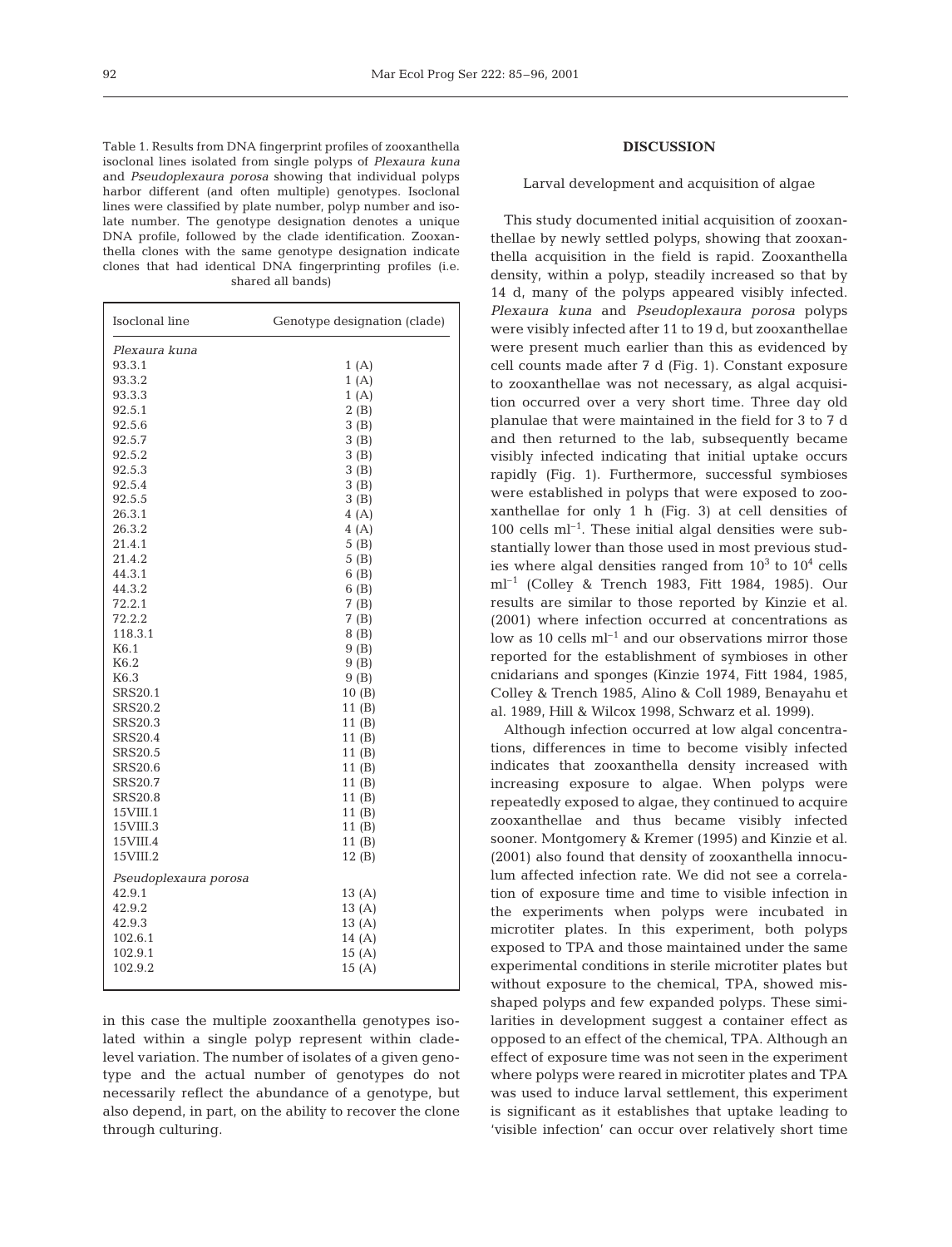periods (1 h) and at relatively low concentrations of algae (100 cells  $ml^{-1}$ ). At these concentrations, time to visible infection was similar to that observed in the field or in no zooxanthellae added controls. Finally this experiment also verified that polyps not exposed to zooxanthellae remain aposymbiotic.

#### **Are** *in situ* **densities of zooxanthellae low?**

The acquisition of zooxanthellae by newly settled polyps demonstrates the presence of free-living zooxanthellae, but neither the source of the zooxanthellae nor *in situ* zooxanthella densities are known. Potential sources include zooxanthellae released by cnidarians (Steele 1977, Hoegh-Guldberg et al. 1987, Hoegh-Guldberg & Smith 1989, Stimson & Kinzie 1991, Davy et al. 1997, Maruyama & Heslinga 1997), those excreted by fish (Muller-Parker et al. 1996, Augustine & Muller-Parker 1998), and possibly populations in the benthos (Carlos et al. 1999). Given that infection rate is correlated to zooxanthella concentrations (Montgomery & Kremer 1995, Kinzie et al. 2001), a comparison of the rates of zooxanthella acquisition under known zooxanthella concentrations with that observed *in situ* provides a rough estimate of zooxanthella abundance in the field. The lower infection rates and lower number of zooxanthellae in polyps maintained in the field (Fig. 1) suggest that the density of zooxanthellae available in the field was lower than that introduced into our containers (i.e.  $<$  500 cells ml<sup>-1</sup>).

Examination of the results of our 'no zooxanthellae added' controls also provides insight into the abundance of zooxanthellae in the field. We performed 2 types of controls. In the first treatment, the settlement substrate and the water were potential sources of zooxanthellae, while in the second the polyps were maintained in filtered seawater in sterile microtiter plates. No zooxanthella uptake was observed in the latter, but zooxanthellae were observed in polyps in 3 out of 4 containers from the first controls. The incidental infection of these 'no zooxanthellae added' controls lends support to the hypothesis that zooxanthellae reside in the benthos (such as the surface of the settlement plates) and that field densities are much lower than those normally used in lab infection studies. Polyps in 3 of the 4 containers of 'no zooxanthellae added' controls acquired zooxanthellae, although at a slower rate than those polyps maintained in the laboratory or *in situ* (after 17 to 31 d). Although zooxanthellae were not added to the control treatments, the plates used as a settlement substratum for the polyps had been maintained on the reef for 6 mo to 3 yr prior to the experiment, allowing them to develop a coating of crustose coralline algae to enhance attachment of larvae (Lasker

& Kim 1996). These plates were brushed and rinsed before use, but some zooxanthellae apparently remained on the plates. After the infection of the controls was verified, 3 plates were rinsed vigorously with a jet of 60 ml of filtered seawater and cells that visibly resembled zooxanthellae were recovered (mean,  $3.96 \times 10^4$  cells  $\text{cm}^{-2}$  of plate; range, 0.3 to  $10.7 \times 10^4$  cells  $\text{cm}^{-2}$ ). These data suggest the ubiquity of zooxanthellae in the field and that polyps have the ability to readily acquire zooxanthellae even when the zooxanthellae are present in relatively low numbers.

#### **The ontogenic expression of specificity**

A wealth of literature exists that demonstrates cnidarians and other hosts are capable of acquiring and maintaining symbioses with a range of the symbiotic dinoflagellates (Kinzie 1974, Schoenberg & Trench 1976, Kinzie & Chee 1979, Schoenberg & Trench 1980b, Colley & Trench 1983, Fitt 1984, 1985, Davy et al. 1997). The consensus of these studies is that the initial acquisition is only weakly selective in the sense that many distantly related algae within the genus *Symbiodinium* can enter the host (see above references). Despite this apparent lack of specificity at initial acquisition, under natural conditions, host-symbiont specificity is evident. For example, zooxanthellae belonging to many species and clades are found on the reef, yet the adults of any given species (with a few exceptions) harbor zooxanthellae from a single clade. For example, all adult *Plexaura kuna* harbor zooxanthellae belonging to clade B, regardless of where the adult is found (over depth or geographically) (Goulet 1999). Furthermore, this same observation is true for the vast majority of Caribbean octocorals examined to date (more than 36 species throughout the Caribbean, Goulet 1999) where each host species harbors the same type of zooxanthellae (i.e. belonging to a given clade) regardless of depth or geographic location (Goulet 1999).

We have demonstrated that under natural conditions, initial acquisition of zooxanthellae does not reflect adult host specificity, with newly settled gorgonian polyps naturally acquiring zooxanthellae belonging to all 3 common algal clades during early ontogeny. Over time, the number of polyps containing only zooxanthellae in clade A or clades A + B diminished. By the time a gorgonian was 3 to 10 cm  $(-1 \text{ yr})$ only zooxanthellae belonging to clade B were detected, regardless of location or depth. Furthermore, the absence of even low densities of zooxanthellae belonging to *Symbiodinium* clade A was verified in a subset of these juvenile gorgonian samples using a taxon-specific primer to amplify ssrDNA (Coffroth,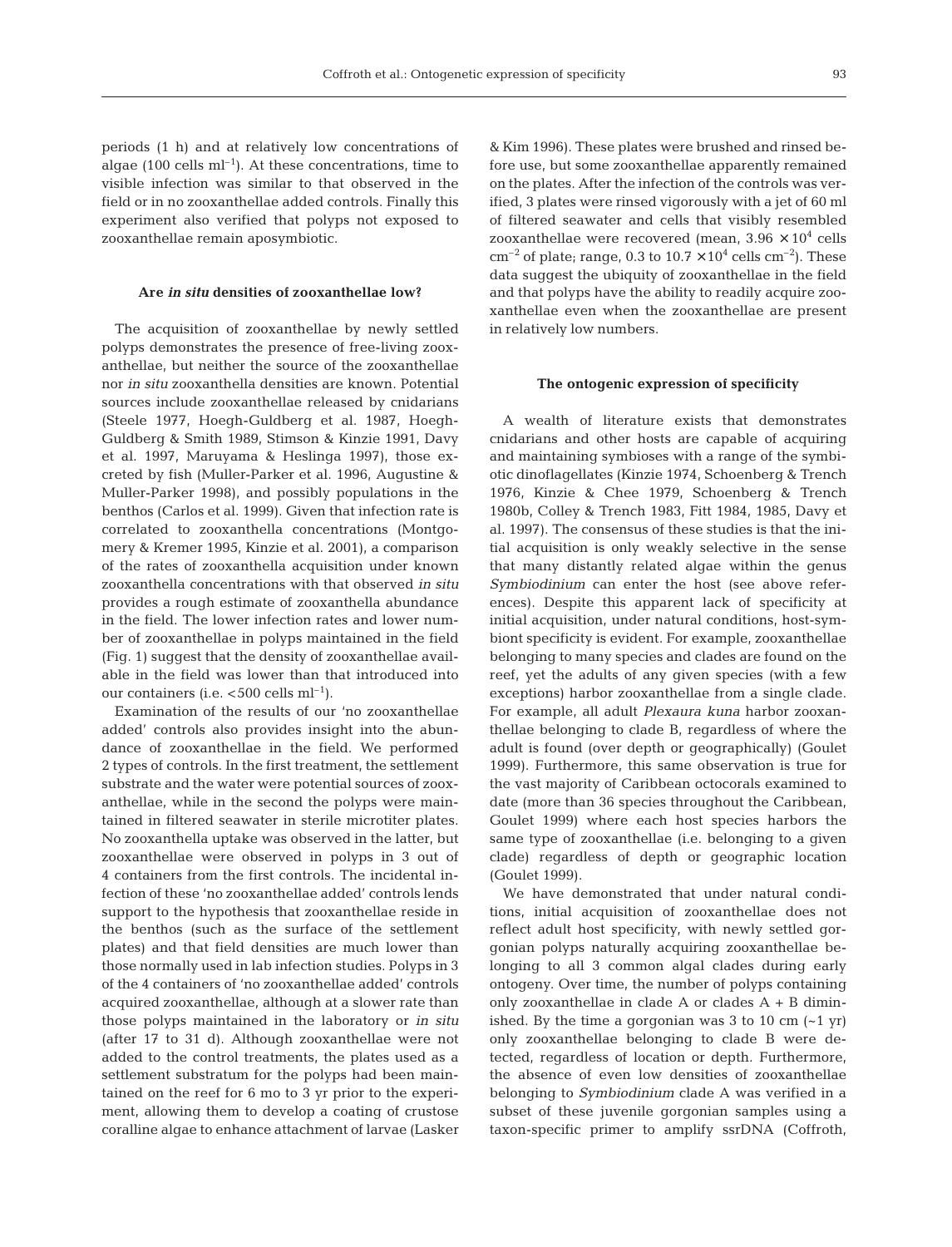Santos & Goulet unpubl. data). In those analyses, DNA from 31 small gorgonians representing 4 species was amplified with both *Symbiodinium* clade A- and Bspecific primers (Coffroth, Santos & Goulet unpubl. data). In all cases, only zooxanthellae belonging to *Symbiodinium* clade B were detected.

Individual polyps simultaneously contain zooxanthellae from different clades and multiple genotypes were discerned within clades. The high zooxanthella diversity within newly settled polyps again demonstrates that polyps initially acquired multiple algal cells. Furthermore, variability within a clade exists as single polyps harbored multiple zooxanthella genotypes within a single clade and these genotypes varied among polyps (based on our DNA fingerprint analysis). Belda-Baillie et al (1999), studying the tridacnid-zooxanthella symbiosis, also found that multiple zooxanthella genotypes initially entered the symbiosis when juvenile tridacnid clams were exposed to 'wild' zooxanthellae. When the algal composition within a clam was examined after 3, 6 and 9 mo (through cell isolations and culturing), clams had acquired multiple strains/genotypes. Further work is needed to establish if the intracladal variation in zooxanthella population structure observed is the result of a random ontogenetic change in zooxanthella taxonomic diversity or is a response to environmental cues.

Although polyps at all sites eventually harbored only zooxanthellae belonging to *Symbiodinium* clade B, there appeared to be some site (environment) related trends in initial acquisition. Initially polyps containing zooxanthellae in clade B or a mixture of A and B could be found at all sites demonstrating that these algal types were present at all sites. However, the only cases of polyps harboring only clade A zooxanthellae were from the shallow reef sites (fore and back reefs). The single case of a polyp initially acquiring zooxanthellae belonging to clade C occurred at the shallow forereef site. These results may reflect random variation in both uptake and in our sampling or may reflect *in situ* abundances of the clade at the sites or may represent an early developmental requirement of the polyps in response to an environmental cue. Determining the reason for this diversity will require further research.

The establishment of the host-symbiont specificity observed in cnidarians has been proposed to occur through a series of steps (Schoenberg & Trench 1980b, Fitt 1985, Trench 1988, 1997). Initially a host will endocytose a relatively broad range of symbionts that possess the correct 'signal'. This 'signal' may be very generic as laboratory assays demonstrate that a diverse group of algae can initially enter the host. A subset of these algae become established (i.e. divide) within host cells and then a selection/change occurs which determines the final complement of symbionts,

presumably excluding the less effective symbionts and selecting the more effective symbionts. This reduces zooxanthella variation within a host and leads to the specificity and persistence we see in many systems (Schoenberg & Trench 1980b, Trench 1988, Douglas 1998). Results of laboratory experiments and observations of the zooxanthella composition within a host under natural conditions support this scenario.

Our results of *in situ* infection confirm the hypothesized early ontogenic change in zooxanthella diversity of the zooxanthella complement within a host after initial acquisition. In the gorgonians *Plexaura kuna* and *Pseudoplexaura porosa* the initial establishment of the symbiosis was dynamic and the expression of specificity occurred over time. Initially the host acquired zooxanthellae belonging to different algal clades and different genotypes within clades. Within the first year, probably sooner, the initial within polyp diversity was reduced to zooxanthellae belonging to a single *Symbiodinium* clade, establishing the specificity that has been regularly observed in adult colonies. The fact that this within host early ontogenic change in zooxanthella diversity occurred over a range of environments, indicates that the process is one of a host/algal interaction and not the result of a stochastic event nor does the ultimate outcome reflect environment specific selection. It has been suggested that the final zooxanthella complement is determined by the competitive abilities of the zooxanthellae, with the one that survived and grew best under the given host condition establishing the symbiosis (Schoenberg & Trench 1980b, Fitt 1985, Trench 1987). However, other mechanisms for the establishment of the final complement must also be examined, including active selection/exclusion by the host based on algal type, variation in the abundance of algal types, lower survival of polyps containing zooxanthellae from other clades, a combination of the above or some other undescribed mechanism.

*Acknowledgements.* We thank the Republic of Panama and the Kuna Indians for permission to work in the San Blas Islands, Panama and the staff and scientists at the Smithsonian Tropical Research Institute for their assistance, especially R. Tapia in the San Blas and N. Knowlton and the associates in her lab at Naos. This project could not have been completed without the able assistance of many people, including L. Bright, M. Boller, D. Brancato, A. Dweliski, K Giles, C. Gorham, D. Goulet, C. Hickox, S. Hurley-Leslie, G. Keller, M. Kolonski, H. Lasker, C. Reynolds, O. Rios-Cardenas, C. Gutierrez-Rodriguez, T. Snell, T. Swain and K. Watts. We thank them all. The manuscript has been improved by comments from L. Bright, D. Goulet, R. A. Kinzie III, H. Lasker, G. May, C. Gutierrez Rodriguez and 3 anonymous reviewers. This work was supported by NSF OCE-9530057 and OCE-9907319 (MAC), American Museum of Natural History, Lerner Gray Fund for Marine Research, Mark Diamond Research Fund and Houston Underwater Club and Seaspace Scholarship (TLG) and NSF Minority Fellowship (SRS).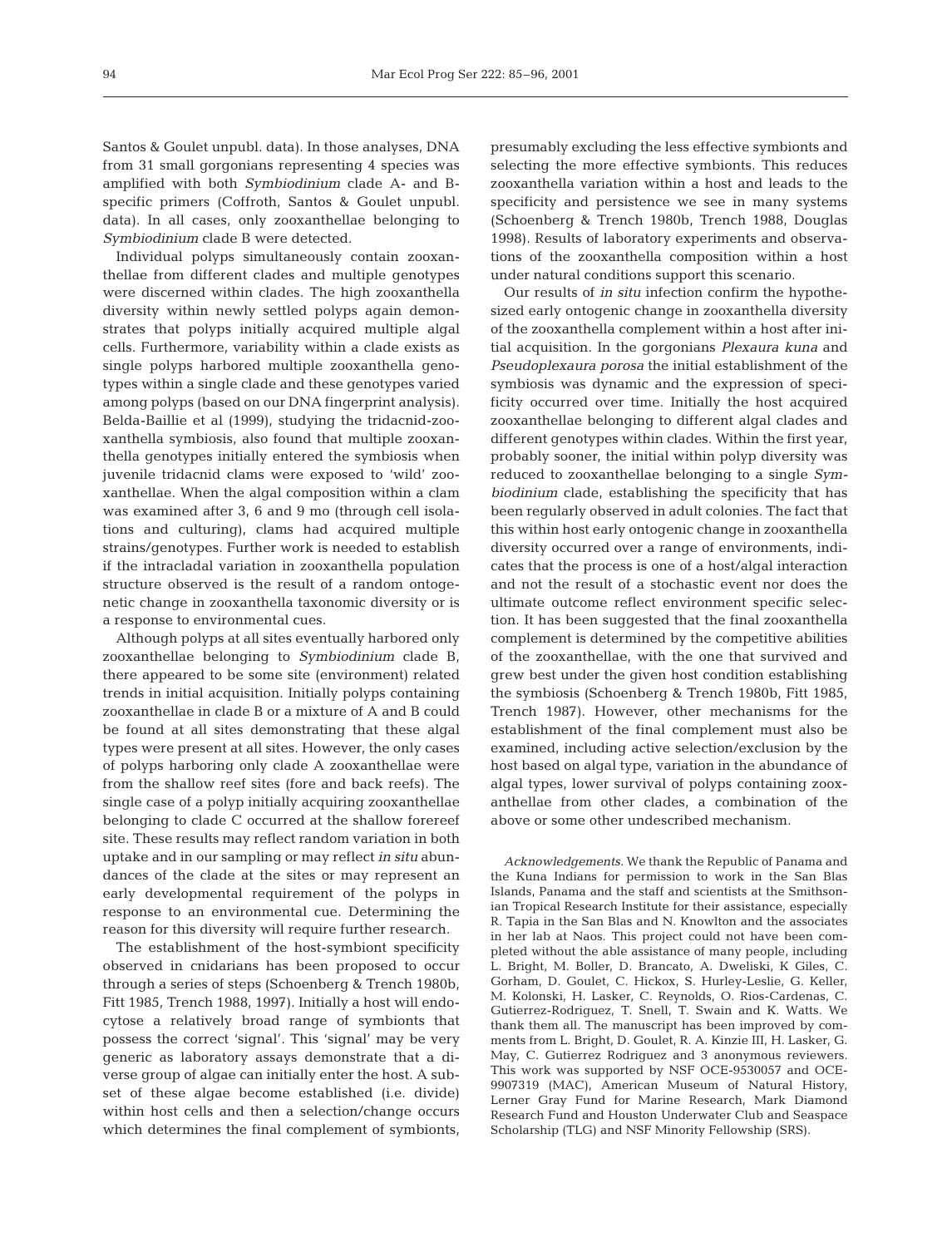#### LITERATURE CITED

- Alino PM, Coll JC (1989) Observations of the synchronized mass spawning and post settlement activity of octocorals on the great barrier reef, Australia: Biological Aspects. Bull Mar Sci 45:697–707
- Augustine L, Muller-Parker G (1998) Selective predation by the mosshead sculpin *Clinocottus globiceps* on the sea anemone *Anthopleura elegantissima* and its two algal symbionts. Limnol Oceanogr 43:711–715
- Baker A (1999) Symbiosis ecology of reef-building corals. PhD Dissertation, University of Miami
- Baker AC, Rowan R (1997) Diversity of symbiotic dinoflagellates (Zooxanthellae) in scleractinian corals of the Caribbean and Eastern Pacific. Proc 8th Int Coral Reef Symp 2:1301–1306
- Baker AC, Rowan R, Knowlton N (1997) Symbiosis ecology of two Caribbean acroporid corals. Proc 8th Int Coral Reef Symp 2:1295–1300
- Baumann P, Moran NA, Baumann L (1997) The evolution and genetics of aphid endosymbionts. Bioscience 47:12–20
- Belda-Baillie C, Sison M, Silvestre V, Villamor K, Monje K, Gomez E, Baillie B (1999) Evidence for changing symbiotic algae in juvenile tridacnids. J Exp Mar Biol Ecol 241: 207–221
- Benayahu Y, Achituv Y, Berner T (1989) Metamorphosis of an octocoral primary polyp and its infection by algal symbiosis. Symbiosis 7:159–169
- Berner T, Baghdasrian G, Muscatine L (1993) Repopulation of a sea anemone with symbiotic dinoflagellates: analysis by *in vivo* fluorescence. J Exp Mar Biol Ecol 170:145–158
- Billinghurst Z, Douglas AE, Trapido-Rosenthal HG (1997) On the genetic diversity of the symbiosis between the coral *Montastrea cavernosa* and zooxanthellae in Bermuda. Proc 8th Int Coral Reef Symp 2:1291–1294
- Brazeau DA, Lasker HR (1989) The reproductive cycle and spawning in a Caribbean gorgonian. Biol Bull 176:1–7
- Carlos AA, Baillie BK, Kawachi M, Maruyama T (1999) Phylogenetic position of *Symbiodinium* (Dinophyceae) isolates from tridacnids (Bivalvia), cardids (Bivalvia), a sponge (Porifera), a soft coral (Anthozoa), and a free-living strain. J Phycol 35:1054–1062
- Chapela IH, Rehner RA, Schultz TR, Mueller UG (1994) Evolutionary history of the symbiosis between fungus-growing ants and their fungus. Science 266:1691–1694
- Clark MA, Moran NA, Baumann P, Wernegreen JJ (2000) Cospeciation between bacterial endosymbionts (Buchnera) and a recent radiation of aphids (uroleucon) and pitfalls of testing for phylogenetic congruence. Evolution 54: 517–525
- Coffroth MA, Lasker HR, Diamond ME, Bruenn JA, Bermingham E (1992) DNA Fingerprints of a gorgonian coralmethod for detecting clonal structure in a vegetative species. Mar Biol 114:317–325
- Coffroth MA, Santos SR (1997) Early ontogeny of zooxanthellae—coral symbiosis—a preliminary report. Am Zool 37: 11A
- Colley NJ, Trench RK (1983) Selectivity in phagocytosis and persistence of symbiotic algae by the scyphistoma stage of the jellyfish *Cassiopeia xamachana*. Proc R Soc Lond B 219:61–82
- Colley NJ, Trench RK (1985) Cellular events in the reestablishment of a symbiosis between a marine dinoflagellate and a coelenterate. Cell Tissue Res 239:93–103
- Darius HT, Dauga C, Grimont PAD, Chungue E, Martin PMV (1998) Diversity in symbiotic dinoflagellates (Pyrrhophyta) from seven scleractinian coral species: restriction enzyme

analysis of small subunit ribosomal RNA genes. J Euk Microbiol 45:619–627

- Davy SK, Lucas IAN, Turner JR (1997) Uptake and persistence of homologous and heterologous zooxanthellae in the temperate sea anemone *Cereus pedunculatus* (Pennant). Biol Bull 192:208–216
- Douglas AE (1998) Host benefit and the evolution of specialization in symbiosis. Heredity 81:599–603
- Fitt WK (1984) The role of chemosensory behavior of *Symbiodinium microadriaticum*, intermediate hosts, and host behavior in the infection of coelenterates and molluscs with zooxanthellae. Mar Biol 81:9–17
- Fitt WK (1985) Effect of different strains of the zooxanthella *Symbiodinium microadriaticum* on growth and survival of their coelenterate and molluscan hosts. Proc 5th Int Coral Reef Congr 6:131–136
- Fitt WK, Trench RK (1981) Spawning, development, and acquisition of zooxanthellae by *Tridacna squamosa* (Mollusca, Bivalvia). Biol Bull 161:213–235
- Goulet TL (1999) Temporal and spatial stability of zooxanthellae in octocorals. PhD thesis, State University of New York at Buffalo
- Goulet TL, Coffroth MA (1997a) Geographic distribution of zooxanthella genotypes in octocorals. Am Zool 37:73A
- Goulet TL, Coffroth MA (1997b) A within colony comparison of zooxanthella genotypes in the Caribbean gorgonian *Plexaura kuna*. Proc 8th Int Coral Reef Symp 2:1331–1334
- Guillard RRL (1975) Culturing dinoflagellates. In: Smith WL, Chanley MH (eds) Culture of marine invertebrates. Plenum, New York, p 338
- Henning G, Hoffmann DK, Benayahu Y (1996) The phorbol ester TPA induces metamorphosis in Red Sea coral planulae (Cnidaria: Anthozoa). Experientia 52:744–749
- Hill M, Wilcox T (1998) Unusual mode of symbiont repopulation after bleaching in *Anthosigmella varians*: acquisition of different zooxanthellae strains. Symbiosis 25: 279–289
- Hinkle G, Wetterer JK, Schultz TR, Sogin ML (1994) Phylogeny of the attine ant fungi based on analysis of small subunit ribosomal RNA gene sequences. Science 266: 1695–1697
- Hoegh-Guldberg O, Smith GJ (1989) The effect of sudden changes in temperature, light and salinity on the population density and export of zooxanthellae from the reef corals *Stylophora pistillata* Esper and *Seriatopora hystrix* Dana. J Exp Mar Biol Ecol 129:279–303
- Hoegh-Guldberg O, McCloskey L, Muscatine L (1987) Expulsion of zooxanthellae by symbiotic cnidarians from the Red Sea. Coral Reefs 5:201–204
- Kapela W, Lasker HR (1999) Size-dependent reproduction in the Caribbean gorgonian *Pseudoplexaura porosa*. Mar Biol 135:107–114
- Kinzie RA III (1974) Experimental infection of aposymbiotic gorgonian polyps with zooxanthellae. J Exp Mar Biol Ecol 15:335–345
- Kinzie RA III, Chee GS (1979) The effect of different zooxanthellae on the growth of experimentally reinfected hosts. Biol Bull 156:315–327
- Kinzie RA III, Takayama M, Santos SR, Coffroth MA (2001) The adaptive bleaching hypothesis: Experimental tests of critical assumptions. Biol Bull 200:51–58
- Lasker HR, Kim  $\bar{K}$  (1996) Larval development and settlement behavior of the gorgonian coral *Plexaura kuna* (Lasker, Kim and Coffroth). J Exp Mar Biol Ecol 207:161–175
- Lasker HR, Brazeau DA, Calderon J, Coffroth MA, Coma R, Kim K (1996) *In situ* rates of fertilization among broadcast spawning gorgonians. Biol Bull 190:45–55